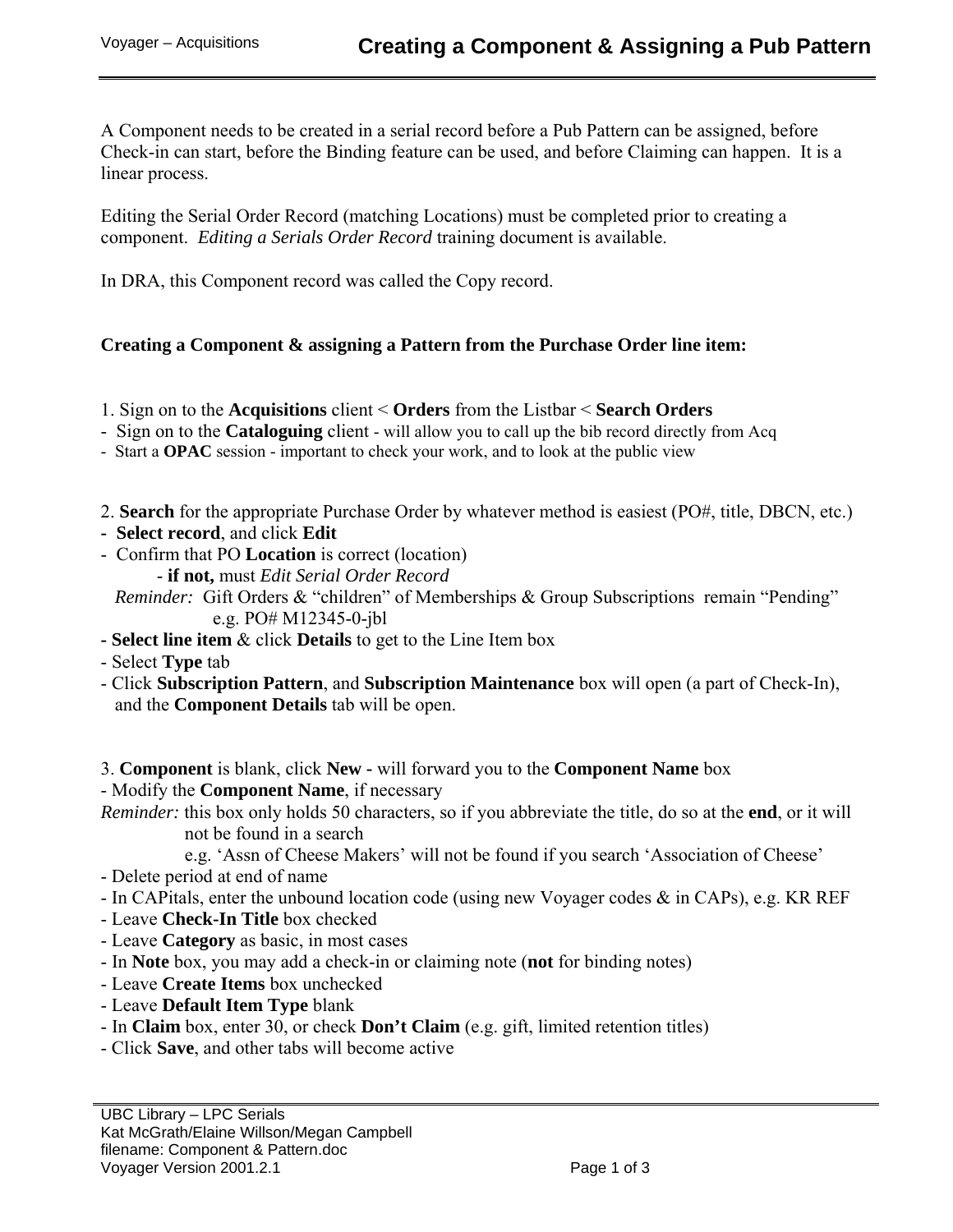## 4. Select **Predictive Component Pattern** tab

- Click in **Publication Pattern Model** box & **select a frequency** (refer to your DRA printouts & in hand issues/photocopies)

*Note:* you can also view the list of frequencies in **Search Publication Patters** on the Listbar *Tip*: you can type first letter of a frequency and get to that place in the list of 2,600 frequencies, e.g., "m" for monthly "a" for annual - then click arrow down to select

*Tip:* look at the patterns the University of Hawaii Libraries selected for your title Link to this site via **UBC Library Staff Pages** (staff + staff) > **Resources** > **Serials Division** > **Subscription Patterns** http://reports.lib.hawaii.edu/cgi-bin/serials/pattern.pl

*Reminder:* UBC Library standards remain the same from DRA, e.g. v. no.

- Click **Start Prediction**, and enumeration/chronology box will open
- Consult DRA printouts and enter **Enumeration Value**, then **Chronology Value** *Tip*: use your TAB key to navigate so that you don't forget to enter a value
- Enter **First Issue's Expected Date,** or click the ellipsis … to select a date from the calendar
- Enter the same day as above in **The Day of the month Expected** box *Note:* this date refers to the day you want the issue sent to the Problem List for claiming.
- Click **OK**, and you will return to the Subscription Maintenance box
- ►If you select a publication pattern that has a monthly or daily frequency, but the title is not published every month or every day of the week, you will need to use the **Combine/Omit** feature.
- Click **Combine/Omit** button, which opens the **Combine/Omit Issues** box
- Select those months or days you need to combine or omit.
	- *Note:* Checking the combine box for a month/day will combine this month/day and the next month/day (e.g. if you check the July combine box, the July and August issues are combined. Check the omit box for a month/day will omit this month/day.) You can combine more than two issues or omit more than one issues, but the system doesn't allow combining and omitting at the same time.
- Click **OK**, and you will return to the Subscription Maintenance box

5. Click the down arrow in **Issue** box to check your work

- view the 52 issues, which are automatically listed, to assure pattern selected was correct.

►If issues do not list correctly, you will need to close the pattern and start from the beginning -To close a pattern, click **Close Pattern** in the **Predictive Component Pattern** tab

- 6. Check-in Issues: refer to the DRA printouts and list of issues received
- Select **Check-In** > **Serials Check-In** from the Listbar
- Search for title using the assigned Check-In Title
- Select single or multiple issues (Shift key + click mouse), and click **Quick Check-In**  *Reminder:* in Voyager you only check-in issues you have received, not missing, late, etc.
- To see these checked in issues, click **History**, which will open the **Serials History** box
- click **Holdings …** to see the **call number** of this title
- click **MARC** to see the Cat bib record (which will launch because you signed on to the Cat client)
- click **Maintenance** to get back to the Subscription Maintenance screen